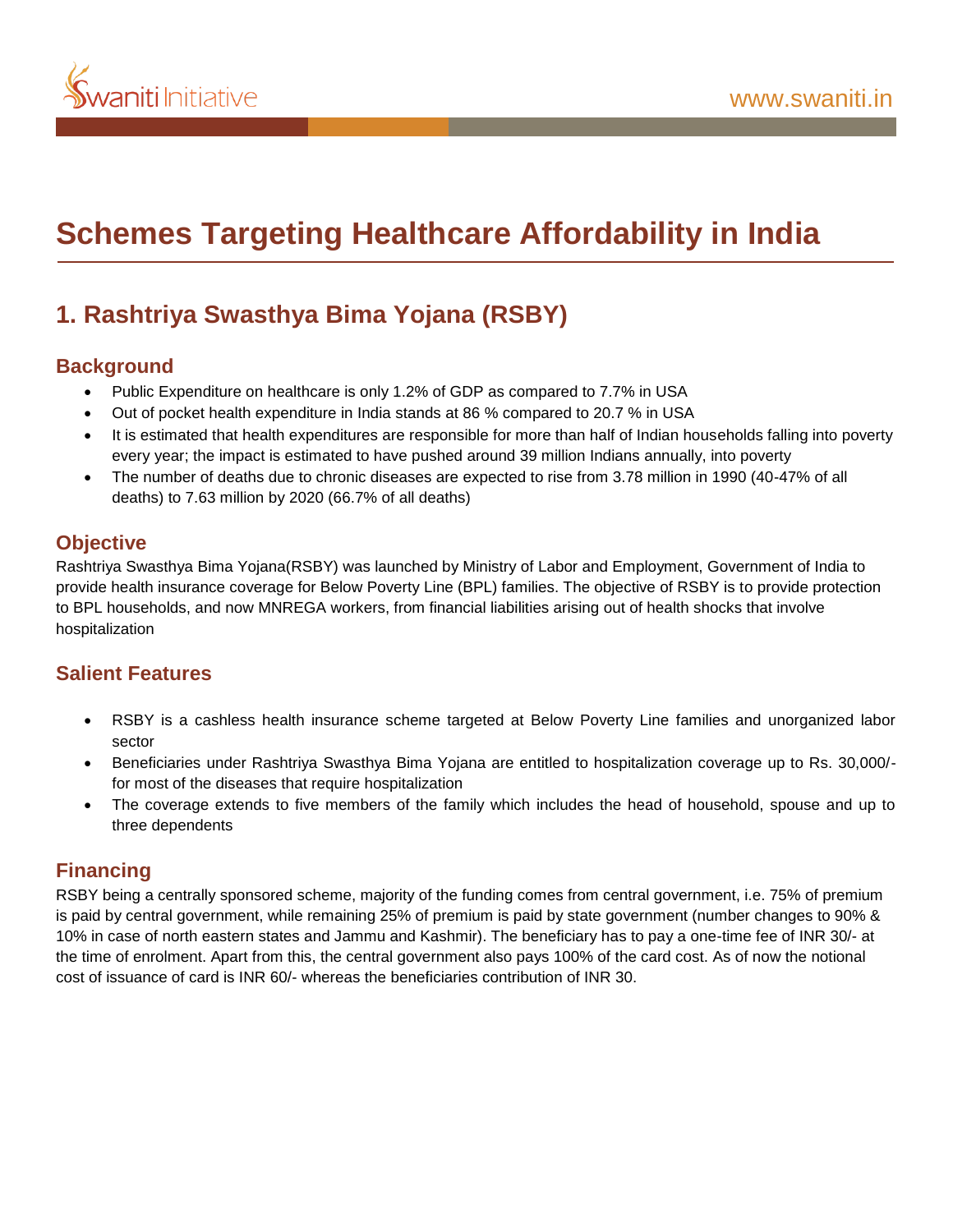#### **Performance**

- According to latest figures on ministry website, 3.7 crore families have been enrolled under the scheme and this makes number of people covered to more than 15 crores
- 7.1 lakh hospitalization cases have been covered under RSBY till date
- More than 12000 hospitals of which 70% are private have been empanelled under the scheme
- RSBY has resulted in improvement in access to healthcare. It has helped bring private investment in healthcare in rural areas

### **Challenges**

- Awareness about the scheme at ground level remains low resulting in less number of hospitalization cases as compared to number of active smart cards. While there are 3.7 crore active cards as of now, just 18 lakhs hospitalization cases were covered under RSBY in 2012-13
- The cap amount of Rs. 30,000 for a family of five is not sufficient to cover tertiary and complicated medical cases
- RSBY covers only those families which fall under centre's BPL list and not those which fall under state BPL list which increases the chances of exclusion
- Another major challenge with the scheme is that of *"provider-induced demand"*. Since the patient does not have to incur any out-of-pocket expenditure up to Rs 30000, he/she is often induced by the health service provider to undertake surgeries which are unnecessary and would not otherwise be advisable. In India, there have been instances of RSBY abuse to carry out hysterectomies (uterus removal) among women

#### **Best Practices**

- Kerala has launched a Comprehensive Health Insurance Scheme (CHIS) to cover non-RSBY beneficiaries. The families which are excluded from centre's BPL list but are there in state's BPL list are provided insurance cover. Additionally, Above Poverty Line families can also opt for this insurance by paying premium. All other features of this scheme like coverage are similar to RSBY
- Tamil Nadu has launched the Chief Minister's Comprehensive Health Insurance Scheme to provide cashless medical and surgical treatment to families whose annual income is less than Rs. 72,000. The scheme provides a coverage up to Rs.1,00,000/- per family per year on a floater basis and up to Rs. 1,50,000 per family per year for certain specified ailments and procedures of critical nature
- Himachal Pradesh, Mizoram and Meghalaya have topped up the premium payments to insurers under the RSBY to provide additional cover beyond the 30,000 cap set by the Centre. This has helped cover additional cases which were otherwise not under RSBY

#### **Proposed restructuring**

Considering the sub-optimal implementation of the Scheme in the past 6 years, the Ministry of Labour and Employment has proposes certain modifications to the RSBY. The basic idea behind these modifications is to *enhance reach, increase effectiveness of medical intervention, promote accountability among insurance providers and ensure greater convergence between different standalone insurance schemes of the Central government.*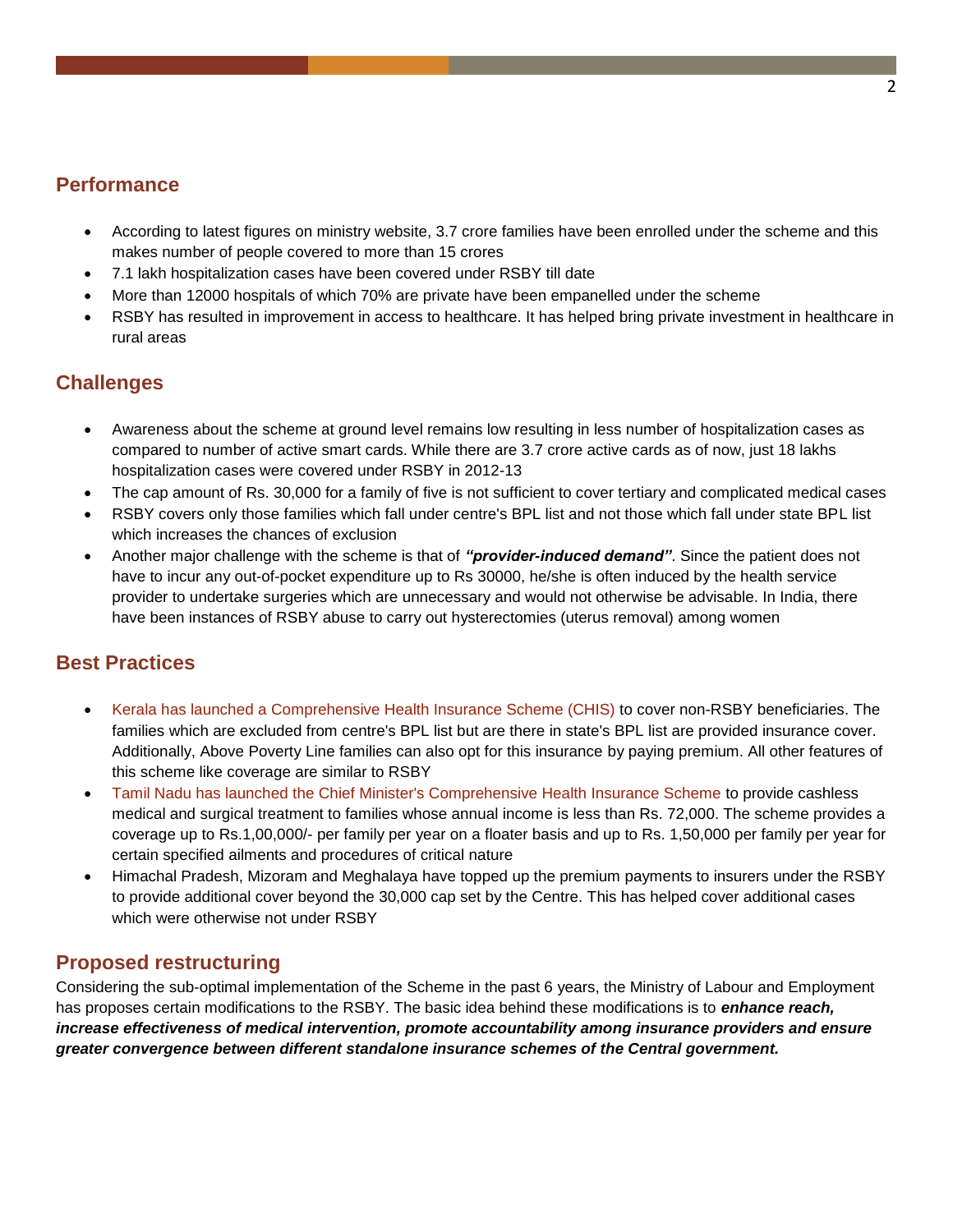The proposed changes, as mentioned in the *Outcome Budget document of 2014-15* of the Ministry of Labour and Employment, are as follows:

- Pilot project in 20 districts to test the effectiveness of converging major insurance schemes of the Central Government – RSBY, Aam Aadmi Bima Yojana (AABY), and National Old Age Pension Scheme (NOAPS)
- Revamping the IT architecture that supports the RSBY
- Concept of wellness check through public health facilities in collaboration with MoHFW (Ministry of Health and Family Welfare) is proposed to be introduced. Such wellness checks would be made mandatory before Smart Cards are issued to beneficiaries and their families.

# **2. Drug Pricing Control Order 2013 (DPCO 2013)**

#### **Objective**

The Department of Pharmaceuticals, Ministry of Chemicals and Fertilizers, notified the Drug Pricing Control Order 2013 (DPCO 2013) in May 2013 with the objective to improvise and endow with the basic health care and availability of basic medicines at an affordable price across the country.

#### **Salient Features**

- DPCO 2013 is a departure from earlier approach of cost based pricing to market based pricing. The pricing will be now regulated based on the average retail price of all brands having a market share of more than 1%
- The number of drugs that will be regulated by National Pharmaceutical Pricing Authority (NPPA) has been increased from 74 to 348. This has helped reduce price of more essential drugs and thus increase their affordability
- Additionally, the Government may, in case of extra-ordinary circumstances, fix the ceiling price or retail price of any drug even outside the purview of this order. Under this provision, the **NPPA in July 2014 sought to include 108 more drug formulations under the DPCO**. While presently, the drugs regulated under DPCO account for **13%** of the total pharma market in India, the new order extends this to **20%** of the total market. While this Order is expected to stay, the *NPPA's powers to regulate the prices of non-essential drugs has subsequently been withdrawn by the Government of India*.

#### **Challenges with the present state of drug price regulation in India**

- The order doesn't seem to take into account India's disease profile as it leaves out several drugs crucial for treating many common conditions. Only 18% of anti-diabetics, 19% of anti-TB medicines and 6% of the respiratory therapeutics segment are under price control. This is despite India being the diabetes and TB capital of the world, and facing high prevalence of asthma and chronic obstructive pulmonary disease
- Because of market based approach, price ceiling of many essential drugs under the order are way higher than the cost of manufacture plus retail margin. For example, cost of manufacture including retail margin, for Cetrizine, an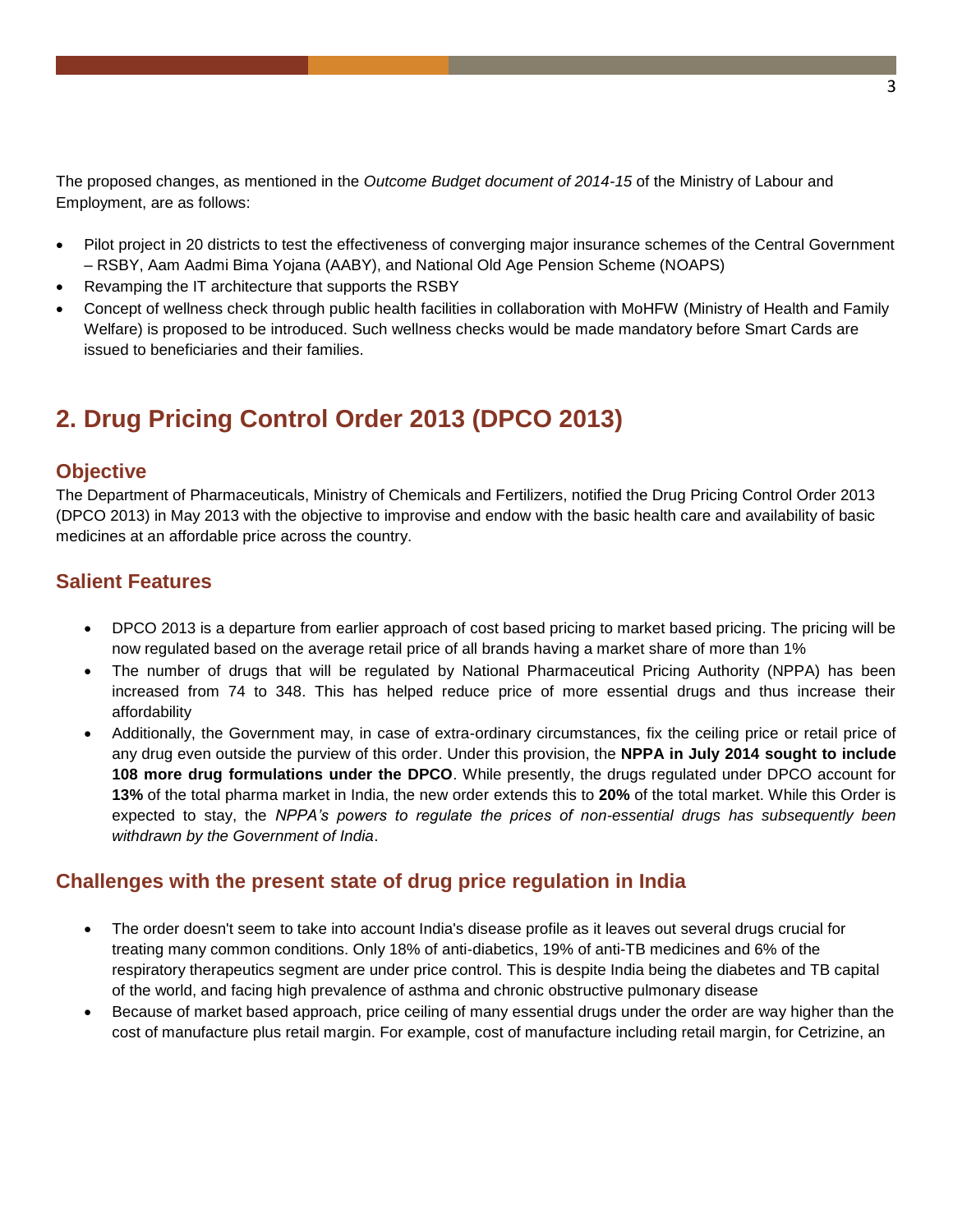anti-allergic, is just Rs. 1.20 for ten tablets while the ceiling price under the DPCO is Rs. 18.10, the same as the price charged by the market leader GSK

| <b>OUT OF REACH</b><br>Share (%) of therapeutic segment not within price control | 50% of India's women are anemic.<br>Proportion of iron formulations under<br>price control: 1% |
|----------------------------------------------------------------------------------|------------------------------------------------------------------------------------------------|
| <b>Respiratory</b>                                                               | India has the highest number of<br>94                                                          |
| Pain/Analgesics                                                                  | <b>MDR-TB cases, Cost of MDR-TB</b><br>90<br>treatment: ₹8,000 per month                       |
| <b>Anti-malarials</b>                                                            | Number of drugs under price control: 0<br>88                                                   |
| Gynaec                                                                           | 60 million diabetics in India, Number<br>86<br>of oral anti-diabetic drugs under price         |
| <b>Gastro intestinal</b>                                                         | 85<br>control: Two (6% of the market)                                                          |
| <b>Anti-Diabetic</b>                                                             | Newer vaccines in WHO list of<br>82                                                            |
| Neuro/CNS                                                                        | <b>Essential Medicines: Seven.</b><br>82<br>In essential medicine list or                      |
| <b>Anti-TB</b>                                                                   | under price control: Zero<br>81                                                                |
| Cardiac                                                                          | Severe malaria kills thousands<br>71                                                           |
| <b>Anti-infectives</b>                                                           | annually. Artesunate injection that<br>63<br>treats this is not under price control            |

 Even though individual drugs are covered under the order but their combinations are not. For example, individual anti-TB drugs are under price control but their combinations which outsell single ingredient preparations are not.

#### **Concerns of the pharma industry**

While the drug price control under NLEM (National List of Essential Medicines) is critical to ensuring access to essential medicines for all sections of our population, the pharmaceutical industry also has legitimate concerns about capping the price of even non-essential drugs. According to them, the pharma industry in India is already highly competitive, which has an impact on profitability. If the prices of certain drugs are further reduced through government regulation, it may be a threat to the survival of such companies. Further, industry experts also observe that the drug market in India includes several generic players, offering patients the choice to opt for cheaper generic drugs over more expensive branded drugs. Finally, it is also pointed out that the pharma market in India has been a source of significant foreign investment, which can be expected to increase in the coming years considering the size of the India market. However, price control orders which negatively affect profitability could deter foreign investors.

In this scenario, a more effective model may be the supply of *free drugs directly by the Central and State governments*, based on procurement of such drugs from the open market through a tendering process. Tamil Nadu has demonstrated the success of such a model, wherein the Tamil Nadu Medical Supply Corporation (TNMSC) provides cheap drugs to *40% of the State's population.* 

In the Union Budget of 2014-15, the Finance Minister announced the Central Government's intention to scale up the **Free Drug Service** and the **Free Diagnostic Service** on priority as part of the *"Health for All"* programme. As part of the National Health Assurance Policy (NHAP, the government intends to make available 50 essential drugs (in generic form) with a package of diagnostics and about 30 **[Ayush](http://www.business-standard.com/search?type=news&q=Ayush)** (Ayurveda, Yoga and Naturopathy, Unani, Siddha and Homeopathy) drugs will be made available to all citizens at government hospitals and health centres across the country.